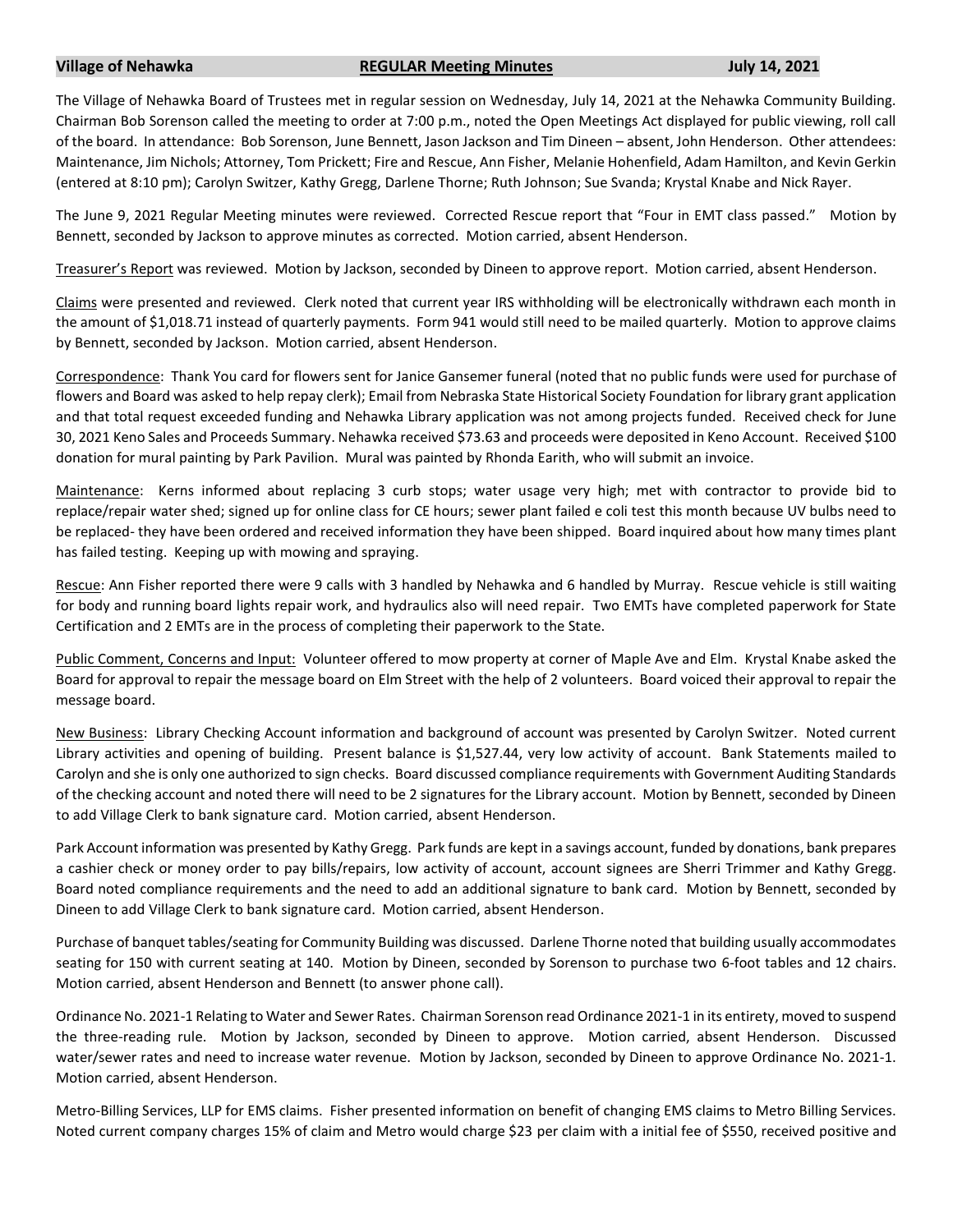very good reviews from current users of company. Motion by Bennett, seconded by Dineen to approve change to Metro-Billing Services, LLP. Motion carried, absent Henderson. Village Clerk to check with Quick Med Claims on procedures to cancel contract.

Sealing of Streets was tabled to the August meeting for additional information on materials.

Tri-State Contractors street repair – waiting on bid and information on materials to be applied – tabled to August meeting.

Village Pickup fringe benefit classification – Discussion regarding IRS benefit rule, adopting a written policy on using town vehicle, flat rate per trip or mileage distance rule, emergency use of vehicle. Board agreed to report benefit to yearly W-2 using \$1.50/trip or \$3/day. Attorney to draft resolution regarding Village vehicle use.

Fence-504 North Street: Board discussed fence construction, nuisance provisions were read, and designated it a nuisance. Enforcement Official to draft Notice of Nuisance and Demand to Abate with personal service by Cass County Sheriff. Attorney to draft Resolution regarding fencing. Motion by Dineen, seconded by Bennett to declare nuisance with personal service per Chapter 91, Health and Safety rules. Motion carried, absent Henderson.

Nebraska Rural Water Board Assn donation was discussed and noted that each year have provided a donation to assist as consultant for water issues. Motion by Sorenson, seconded by Bennett to donate \$100.00. Motion carried, absent Henderson.

Purchase of readable water meters: Noted that approximately 51 readable meters are presently installed, and the same amount is still needed to complete the project. Noted that 2 meters from last purchase have yet to be installed and new board member, Dineen, will need to have a readable meter and that his building could require a commercial size meter. Maintenance to check pricing of a commercial size meter. Motion by Bennett, seconded by Dineen to purchase 15 readable water meters. Motion carried, absent Henderson.

Old Business: Sewer Leak at Sherman Ave and North Street – Note from property owner was read. No repair has been done. Maintenance noted that the location was videoed two times and that no leaks each time were found in Village main. Attorney explained timeline of notifying and procedures of nonpublished notification. Board discussed sewer leak and notification procedures and to serve owner by way of personal service. Motion by Sorenson, seconded by Bennett to declare 504 North Street a nuisance regarding sewer leak and to provide owner a 5-day notice to respond. Motion carried, absent Henderson.

Any other business pertinent to Village Operation. Noted that light pole in park will be replaced by NPPD and that electricity has been turned off. Carolyn Switzer informed about need for a termite application at Library. Maintenance to contact Presto-X to set up. Sorenson noted that next month will need to begin the budget process and clerk to contact accountants.

Motion by Jackson, seconded by Dineen to adjourn at 8:50 p.m. Motion carried, absent Henderson.

| <b>Account</b> | Vendor                                        | <b>Description</b>                                                              | <b>Balance</b><br>Total |
|----------------|-----------------------------------------------|---------------------------------------------------------------------------------|-------------------------|
| <b>GENERAL</b> | Jimmy Nichols                                 | Salary - Maintenance                                                            | 2,173.51                |
|                | Patricia Neu                                  | Salary - Clerk/Treasurer                                                        | 670.23                  |
|                | Patricia Neu-Exp                              | 1 roll postage stamps / 500 window envelopes / HP61<br>cartridge                | 115.75                  |
|                | <b>Bob Sorenson</b>                           | Quarterly Board Trustee Salary (3 Meetings)                                     | 90.00                   |
|                | Jason Jackson                                 | Quarterly Board Trustee Salary (3 Meetings)                                     | 90.00                   |
|                | John Henderson                                | Quarterly Board Trustee Salary (3 Meetings)                                     | 90.00                   |
|                | June Bennett                                  | Quarterly Board Trustee Salary (3 Meetings)                                     | 90.00                   |
|                | <b>Tim Dineen</b>                             | Quarterly Board Trustee Salary (1 Meeting)                                      | 30.00                   |
|                | Don's Johns & Septic Plumbing                 | Ballfield Portable Restrooms - Regular and Handicap                             | 320.00                  |
|                | <b>Frontier Coop</b>                          | Fuel - maintenance pick-up and tractor / garbage bags /<br>2-4 D / P B Blaster  | 292.11                  |
|                | Future Technologies, now Nextlink<br>Internet | Village Office Internet service                                                 | 34.16                   |
|                | Keckler Oil Company, Inc.                     | Village truck repair - RF wheel bear hub / both rear u<br>joints / oil & filter | 681.48                  |
|                | <b>Kerns Excavating</b>                       | Park water hydrant replacement/repair                                           | 575.00                  |

## **CLAIMS – JULY 2021**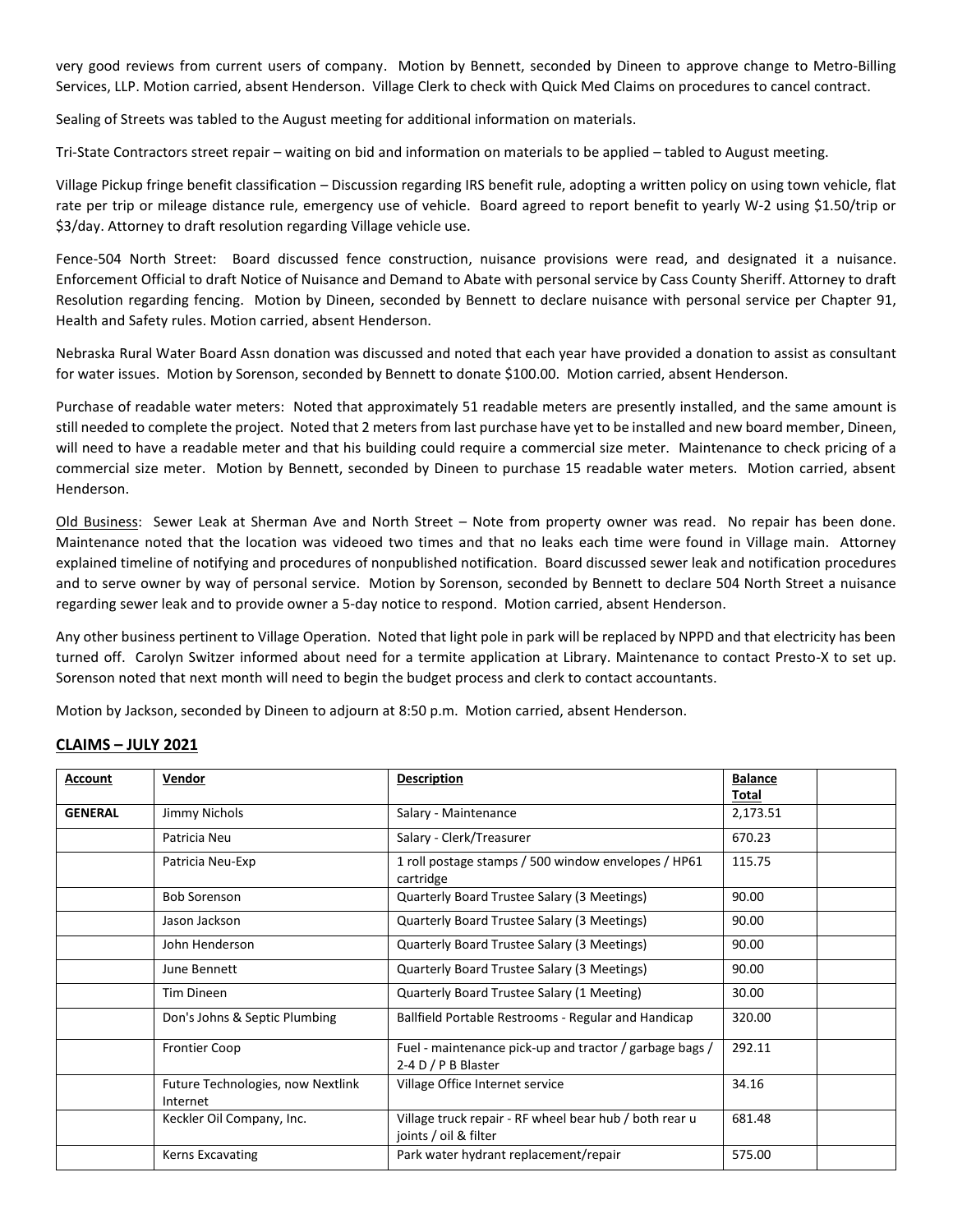|              | Lengemann & Associates                         | CPA fee - 2020 Waiver and 2020-21 Budget                                                     | 3.750.00 |           |
|--------------|------------------------------------------------|----------------------------------------------------------------------------------------------|----------|-----------|
|              | Meeske Hardware Inc.                           | Laminated Padlock / key made / lynch and hitch pins /<br>bolts / nuts / washers              | 29.86    |           |
|              | Nebraska UC Fund                               | Unemployment Ins - 2021 Qtr 2                                                                | 12.74    |           |
|              | Nebraska Dept of Revenue                       | Form 941N Income Tax Withholding - 2021 Qtr 2                                                | 164.00   |           |
|              | NPPD-217 Sherman Ave                           | Electricity - Village Whistle                                                                | 31.58    |           |
|              | NPPD-217 Sherman Ave                           | Electricity - Community Bldg parking lights                                                  | 67.63    |           |
|              | NPPD-217 Sherman Ave                           | Electricity - Community Bldg                                                                 | 44.33    |           |
|              | NPPD-221 Elm St                                | Electricity - Library                                                                        | 31.58    |           |
|              | NPPD-301 Main St                               | Electricity - Park and Pavilion                                                              | 31.58    |           |
|              | NPPD-Corner of Main & Elm St                   | Electricity - Flag Pole Light                                                                | 31.58    |           |
|              | NPPD-Main St & Washington                      | Electricity - Ballfield Lights                                                               | 176.54   |           |
|              | NPPD-Main St & Washington                      | Electricity - Ballfield Concession Stand                                                     | 82.97    |           |
|              | NPPD-Streetlights                              | <b>Electricity - Village Streetlights</b>                                                    | 383.77   |           |
|              | Nehawka Vol Fire Dept                          | May 2021 Fire School Reimbursement                                                           | 820.42   |           |
|              | One Call Concepts, Inc.                        | <b>Utility Location fees</b>                                                                 | 8.07     |           |
|              | <b>Papillion Sanitation</b>                    | <b>Community Bldg Trash Service</b>                                                          | 48.00    |           |
|              | Presto-X                                       | <b>Community Bldg Pests Application</b>                                                      | 127.80   |           |
|              | Reinsch Slattery Bear Minahan &<br>Prickett PC | Village Attorney                                                                             | 187.00   |           |
|              | Windstream 4022270100                          | Village Whistle                                                                              | 35.91    |           |
|              | Windstream 4022279923                          | Village Office Phone                                                                         | 104.15   |           |
|              | United States Treasury - Form 941              | Employer's Qtrly Fed WH Tax 2021 Qtr 2 - April                                               | 1,018.71 |           |
|              | United States Treasury - Form 941              | Employer's Qtrly Fed WH Tax 2021 Qtr 2 - May                                                 | 1,018.71 |           |
|              | United States Treasury - Form 941              | Employer's Qtrly Fed WH Tax 2021 Qtr 2 - June                                                | 1,018.71 |           |
|              | United States Treasury - Form 941V             | Employer's Quarterly Fed WH Tax 2018 Qtr 2                                                   | 2,282.22 |           |
|              | <b>Total General Account:</b>                  |                                                                                              |          | 16,760.10 |
|              |                                                |                                                                                              |          |           |
| <b>SEWER</b> | Jesse Keene                                    | Back up fee                                                                                  | 25.00    |           |
|              | <b>Frontier Cooperative</b>                    | Propane                                                                                      | 57.75    |           |
|              | Future Technologies, now Nextlink<br>Internet  | Sewer Plant Internet Service                                                                 | 34.16    |           |
|              | <b>Midwest Laboratories</b>                    | Sample Test                                                                                  | 60.83    |           |
|              | Meeske Hardware Inc                            | garden hose connector / 45D and 90D elbows / male<br>and female hose ends / hose / duct tape | 71.51    |           |
|              | Nebraska Dept of Revenue                       | Form 10 - Sales & Use Tax                                                                    | 761.06   |           |
|              | NPPD-Nehawka & Maple                           | <b>Electricity - Sewer Plant</b>                                                             | 420.50   |           |
|              | NPPD-Water Treat Newahwka Rd                   | Electricity - Lights                                                                         | 22.88    |           |
|              | <b>USA Blue Book</b>                           | pH Buffer Pack - 1 pint                                                                      | 43.95    |           |
|              | <b>Total Sewer Account:</b>                    |                                                                                              |          | 1,497.64  |
| <b>WATER</b> | W-Cass County Rural Water District<br>No 1     | <b>Water Supplier</b>                                                                        | 3,936.90 |           |
|              | Hawkins, Inc.                                  | water treatment supplies                                                                     | 138.02   |           |
|              | Municipal Supply Inc.                          | 6 - curb stops                                                                               | 343.02   |           |
|              | Meeske Hardware Inc.                           | torx screws                                                                                  | 6.25     |           |
|              | Nebraska Dept of Revenue                       | Form 10 - Sales & Use Tax                                                                    | 726.23   |           |
|              | Nebraska Public Health Env Lab                 | Monthly Water Sample Test                                                                    | 15.00    |           |
|              | Nebraska Rural Water Assn                      | 2021 Membership Renewal                                                                      | 100.00   |           |